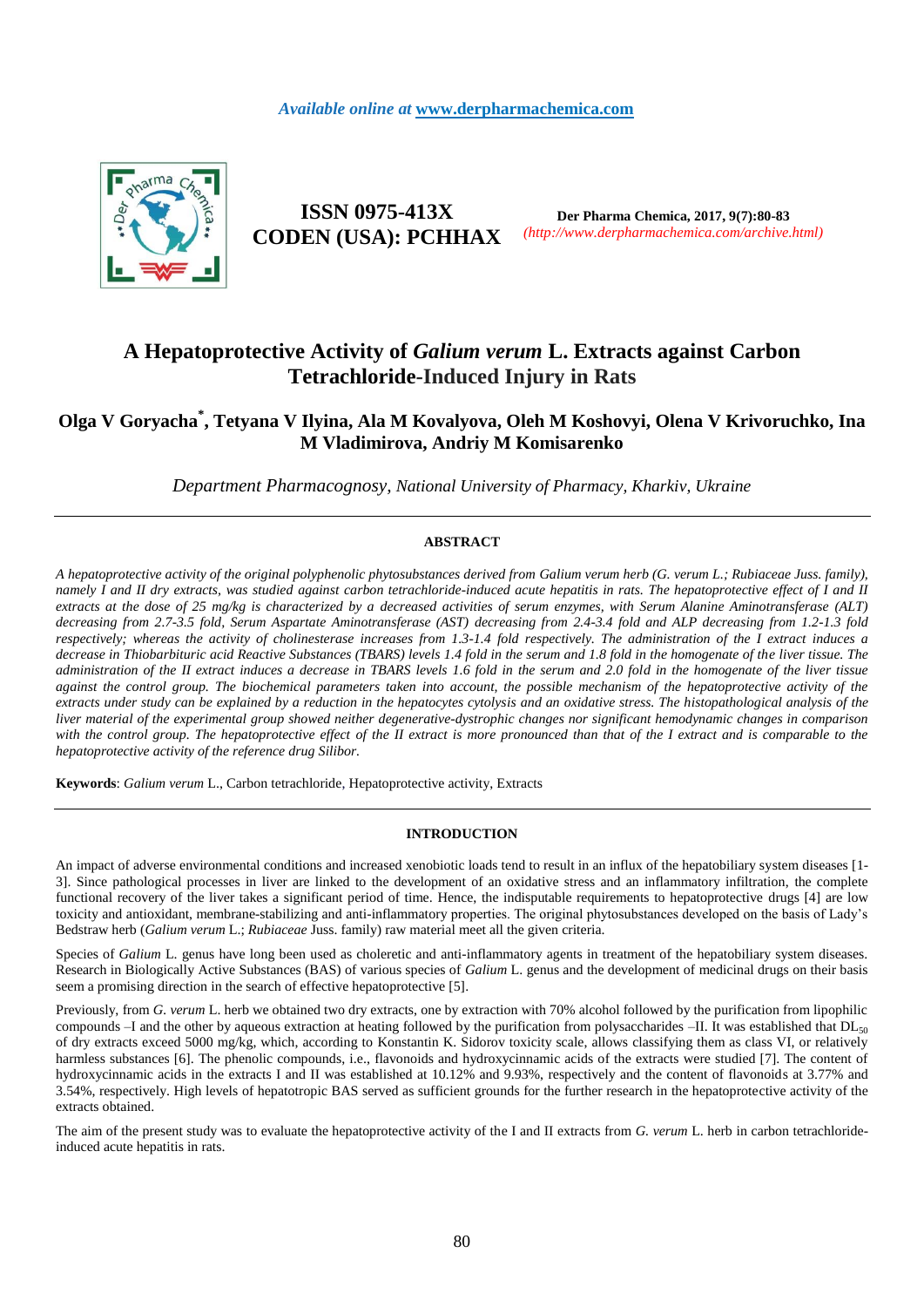## **MATERIALS AND METHODS**

As the plant material for this study we used dry extracts of *Galium verum* L. herb, namely I and II. The phytochemical profiles of extracts under study are characterized by the presence of hydroxycinnamic acids such as caffeic acid and its derivatives, namely chlorogenic acid and neochlorogenic acid; and the presence of flavonoids such as apigenin, luteolin and quercetin [8,9].

Hepatoprotective activity of the extracts was evaluated in the model of carbon tetrachloride-induced acute liver injury in rats. The experiment was performed on 30 male white rats (weight range 180-250 g). The animals had been kept in compliance with the sanitary standards on a standard diet and under the principles of humane treatment to laboratory animals. The animals were divided into 5 groups of 6 animals each; the animals in the first and second groups were subcutaneously treated with I and II extracts at the dose of 25 mg/kg, respectively, whereas the third group was subcutaneously treated with the reference drug Silibor, at the dose of 25 mg/kg, the fourth group (untreated animals) was left as a control group, and the intact animals constituted as the fifth group.

The carbon tetrachloride acute injury was induced in rats of groups 1-4 with a single subcutaneous injection of carbon tetrachloride (dissolved in oil, 50% solution) at the dose of 0.8 ml/100 g per animal's body weight for 2 days with a 24 h interval. The animals of groups 1-2 were subcutaneously treated with extracts I and II and the animals of the third group were subcutaneously treated with Silibor 1 h before and 2 h after the carbon tetrachloride injection [10,11]. The rats were decapitated on the third day after the first injection of carbon tetrachloride.

The hepatoprotective activity of I and II extracts was evaluated by biochemical parameters, i.e., the activity of Alanine Aminotransferase (ALT), Aspartate Aminotransferase (AST), Cholinesterase (CE), Alkaline Phosphatase (ALP) and Thiobarbituric acid Reactive Substances (TBARS) levels measured after 24 h from the last carbon tetrachloride injection as well as by the results of histopathological analysis.

Determining ALT and AST activity was performed by the Reitman-Frankel method (standard reagents of "SIMKO, Ltd.") whereas determining the cholinesterase and alkaline phosphatase activity was carried out spectrophotometrically ("Lachema" standard diagnostic kits, Czech Republic) [12]. TBARS levels were quantified spectrophotometrically through the Korobeynikova method (reaction with 2-tiobarbituratic acid) with the use of the biochemical reagent kit, "Filisit–Diagnostic" Company, Ukraine [13]. The histopathological analysis was performed with the use of microscope, Micros 400. Photomicrographies were made with the use of Nicon Cool Pix 4500 digital camera. Digital processment of the photos was performed on a Pentium 4 GH computer (Nicon View 5 Software).

All results are expressed as mean  $\pm$  SEM. Comparison between groups was drawn with the use of Student's *t*-test. A  $P \le 0.05$  was considered statistically significant.

## **RESULTS AND DISCUSSION**

In the study of hepatoprotective activity of substances the survival rate of the animals was considered as one of the criteria of the efficacy [10]. The mortality rate in the control group constituted 16.7%, in the other groups; the animals were alive throughout the experiment.

The comparative study of biochemical parameters of the control group and the intact animals indicated the development of the acute carbon tetrachloride induced hepatic injury in the control group. In the control group, a significant increase in serum ALT and AST activity (5.7 and 5.4 times respectively) was indicative of the toxic effects of carbon tetrachloride manifested in the development of hepatocytes cytolysis, the oxidative stress was evidenced by the increase in TBARS levels (1.65 and 2.37 fold in the serum and the homogenate of the liver tissue, respectively). The activity of serum cholinesterase decreased by 1.46 times and ALP activity increased by 1.3 times in comparison with those of the intact animals.

Extracts I and II displayed manifested hepatoprotective effects against carbon tetrachloride-induced injury, which is evidenced by the improvement of all assessed biochemical parameters (Table 1).

| <b>Biochemical and hematological</b><br>parameters | <b>Research materials</b>    |                               |                               |                                |                               |
|----------------------------------------------------|------------------------------|-------------------------------|-------------------------------|--------------------------------|-------------------------------|
|                                                    |                              | п                             | <b>Silibor</b>                | CCL                            | Intact                        |
|                                                    |                              |                               |                               | $(dis. in oil, 50\% solution)$ | animals                       |
| Dose, $mg/100 g$                                   | 2.5                          | 2.5                           | 2.5                           | $0.8$ ml                       |                               |
| <b>Blood serum</b>                                 |                              |                               |                               |                                |                               |
| ALT, umol/h.ml                                     | $0.50 \pm 0.02$              | $0.39 \pm 0.02$ <sup>**</sup> | $0.27 \pm 0.01$ <sup>**</sup> | $1.36 \pm 0.04$ <sup>**</sup>  | $0.24 \pm 0.02$ <sup>**</sup> |
| AST, umol/h.ml                                     | $0.44 \pm 0.02^*$            | $0.32 \pm 0.02$ <sup>**</sup> | $0.23 \pm 0.01$ <sup>**</sup> | $1.08 \pm 0.04$ <sup>**</sup>  | $0.20 \pm 0.02$ <sup>**</sup> |
| $CE$ , $\mu$ kat/l                                 | $73.2 \pm 1.68$ <sup>*</sup> | $79.5 \pm 1.24$ <sup>**</sup> | $72.3 \pm 1.45$               | $57.8 \pm 1.54$ <sup>**</sup>  | $84.5 \pm 1.89$               |
| ALP, µkat/l                                        | $1.67 \pm 0.07^*$            | $1.60 \pm 0.08$               | $1.85 \pm 0.07$ **            | $2.08 \pm 0.13$ <sup>**</sup>  | $1.60 \pm 0.08$               |
| TBARS, nmol/ml                                     | $4.11 \pm 0.10^{\degree}$    | $3.64 \pm 0.06^*$             | $3.86 \pm 0.05$ <sup>**</sup> | $5.84 \pm 0.02$ <sup>**</sup>  | $3.52 \pm 0.07$               |
| Homogenate of the liver tissue                     |                              |                               |                               |                                |                               |
| TBARS, $\mu$ mol/g                                 | $34.3 \pm 1.14*$             | $30.7 \pm 0.88**$             | $33.5 \pm 0.87$ <sup>**</sup> | $62.2 \pm 1.51$                | $26.2 \pm 0.63$               |

**Table 1: Effects of I and II extracts on carbon tetrachloride-induced liver injury in rats**

Note: animals subjected to no substances, \*Mean estimated error for the intact animals ( $P \le 0.05$ ); \*\*Mean estimated error for the control group ( $P \le 0.05$ )

Blood samples from the animals treated with the I dry extract showed a decrease in serum ALT and AST activity (by 2.7 and 2.4 times, respectively) and ALP activity (by 1.2 times) and an increase in serum cholinesterase activity (by 1.3 times), as well as a decrease in TBARS levels (by 1.4 and 1.8 times in the serum and the homogenate of the liver tissue, respectively) in comparison with those in the control group.

Blood samples from the animals treated with the II dry extract showed a significant decrease in serum ALT and AST activity (by 3.5 and 3.4 times, respectively) and ALP activity (by 1.3 times), and increase in serum cholinesterase activity (by 1.4 times); a decrease in TBARS levels (by 1.6 and 2.0 times in the serum and the homogenate of the liver tissue, respectively) in comparison with those in the control group.

The biochemical parameters taken into account, the possible mechanism of the hepatoprotective activity of the extracts under study can be explained through an inhibited cytolysis of hepatocytes and reduced oxidative stress, which is indicative of the membrane-stabilizing and antiinflammatory properties antioxidant of the given phytosubstances.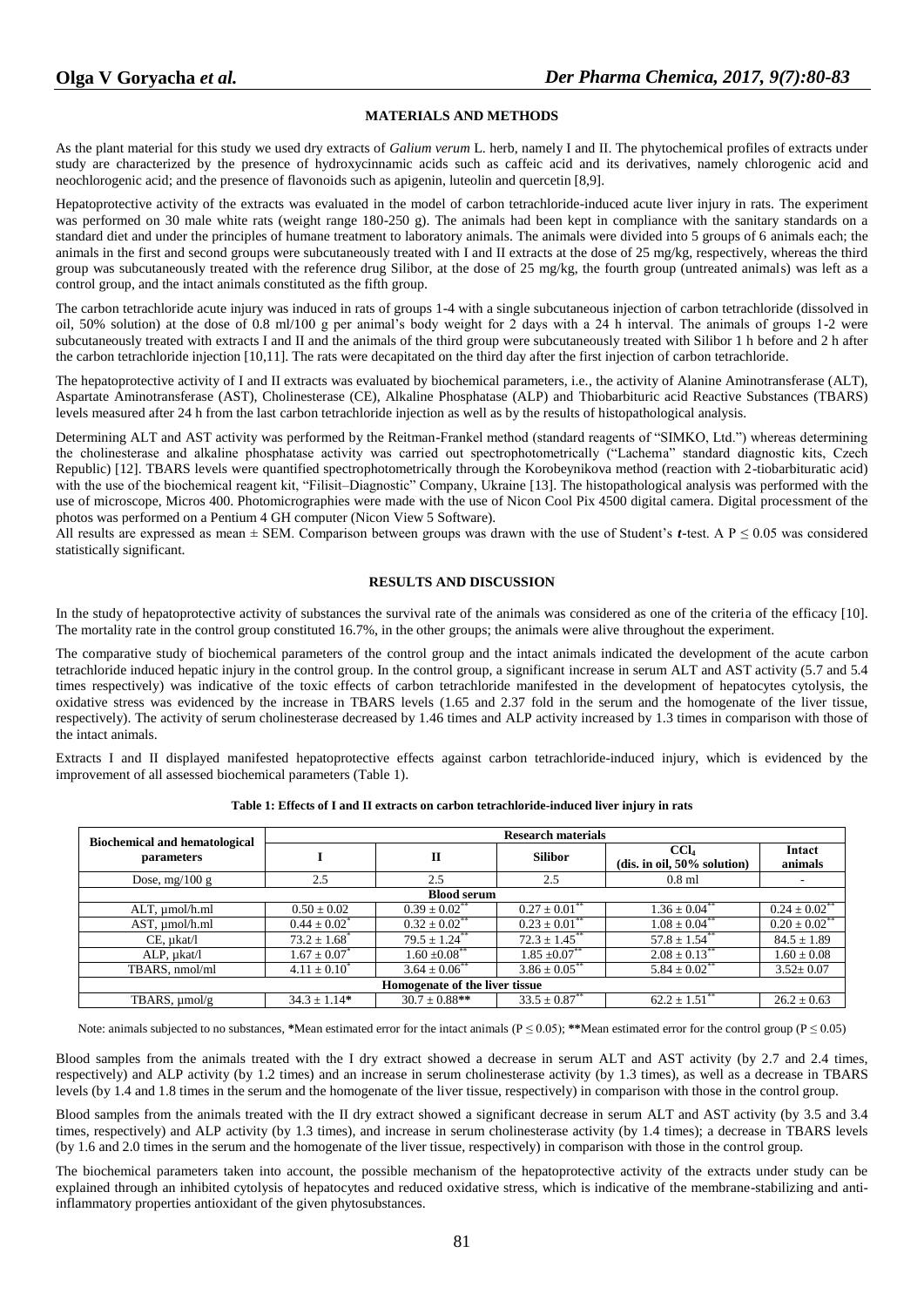The histopathological analysis showed no degenerative-dystrophic changes and no significant hemodynamic changes in the livers of the treated animals in comparison with the intact animals. In the animals treated with the I extract (Figure 1) the liver lobules were normal with their cytoarchitectonics preserved, the hepatocytes with sharply-marginated nuclei, the cytoplasm transparent with an odd granular degeneration and hyaline-drop dystrophy. Scattered lymphocytes and macrophages were detected mostly in the perivascular space and fibrotic tissue in the periphery of bile ducts.



(a) Uniformly distributed hypertrophic hepatocytes with transparent cytoplasm (magnification  $\times$  10); (b) Granular and hyaline-drop dystrophy (magnification  $\times$ 40). Staining: haematoxylin and eosin

#### **Figure 1: Liver tissue of animals treated with I extract**

In the animals treated with the II extract (Figure 2) hepatic beams consisted of two rows of hepatocytes with normal and hyperchromic nuclei with radially directed, unevenly-filled sinusoidal capillaries converging into the vein. In central parts of the lobules, full-fledged central veins were detected. The periphery of the lobules featured portal tracts formed by the interlobular artery, the interlobular vein and the interlobular bile duct. The walls of the bile ducts and blood capillaries were well-circumscribed. In some hepatocytes, granular dystrophy and hydropic degeneration were detected. Scattered hepatocytes had an enlarged nucleus and binuclear hepatocytes were observed. Liver lobules were normal, with no necrotic changes in hepatocytes detected, and no cholestasis observed. The histological picture of the liver was normal.



(а) Hepatocytes with granular dystrophy and hydropic degeneration (magnification × 10); (b) Radially directed, unevenly-filled sinusoidal capillaries converging into the vein (magnification  $\times$  40). Staining: haematoxylin and eosin

#### **Figure 2: Liver tissue of animals treated with II extract**

## **CONCLUSION**

It was established that the I and II extracts from *G. verum* L. herb at the dose of 25 mg/kg display a hepatoprotective activity against carbon tetrachloride-induced acute hepatitis in rats. This was evidenced by the improvement of all assessed biochemical parameters and histopathological analysis. The hepatoprotective effect of II extract is more pronounced than that of I extract and is comparable with the hepatoprotective activity of the reference drug, Silibor. The results of the preclinical studies give grounds for further in-depth pharmacological research in the hepatoprotective activity of the II extract.

#### **ACKNOWLEDGEMENTS**

The authors thank Anatoliy O. Кlymenko and Vasyl M. Ivanochko (The Ivano-Frankivsk National Medical University, Ivano-Frankivsk, Ukraine) for consultative assistance while designing and conducting the research of the hepatoprotective activity and while the interpretation of the results.